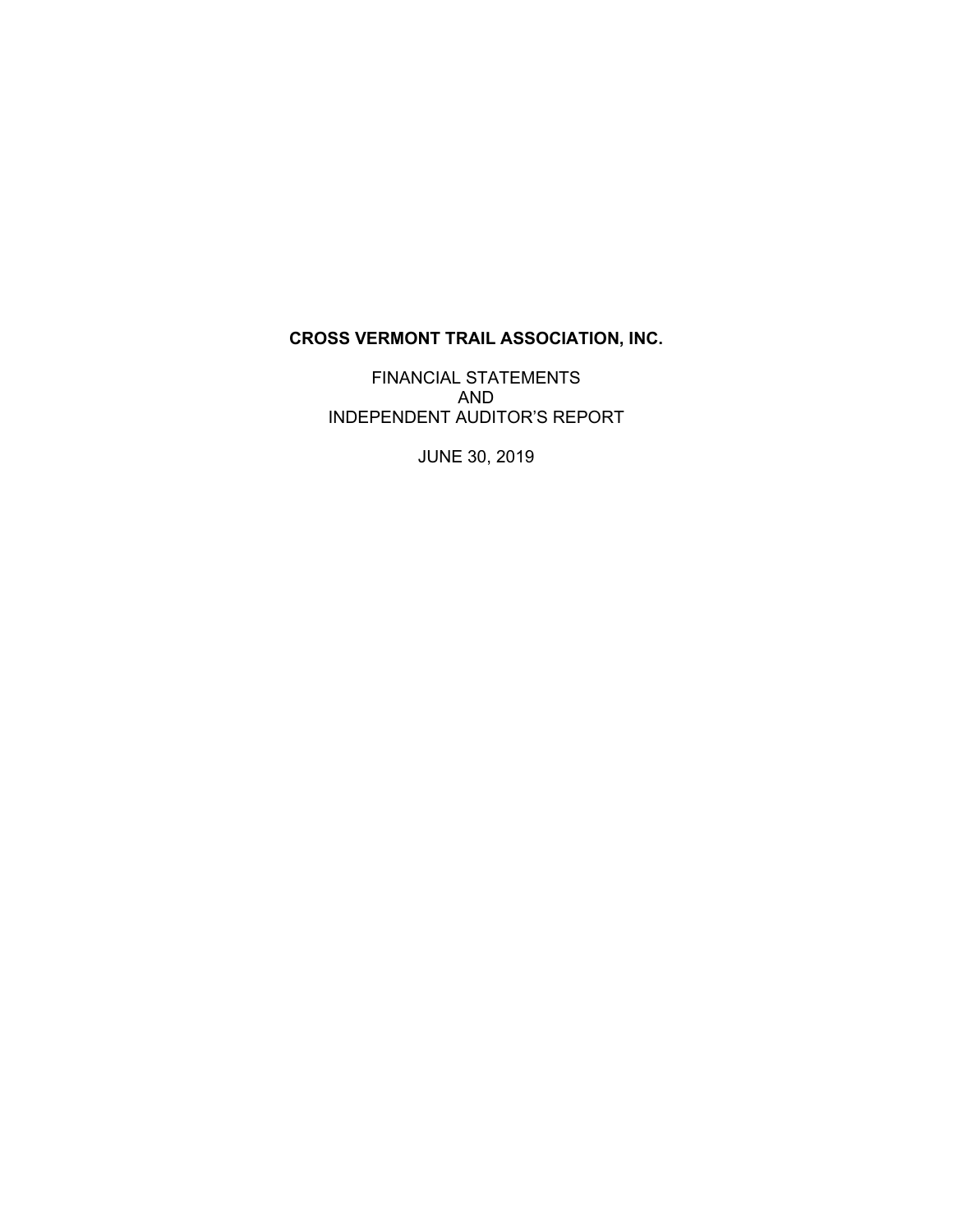## **CROSS VERMONT TRAIL ASSOCIATION, INC.**

## **JUNE 30, 2019**

## **TABLE OF CONTENTS**

### Page(s)

| Financial Statements: |       |
|-----------------------|-------|
|                       |       |
|                       |       |
|                       |       |
|                       | 5     |
|                       | հ - 9 |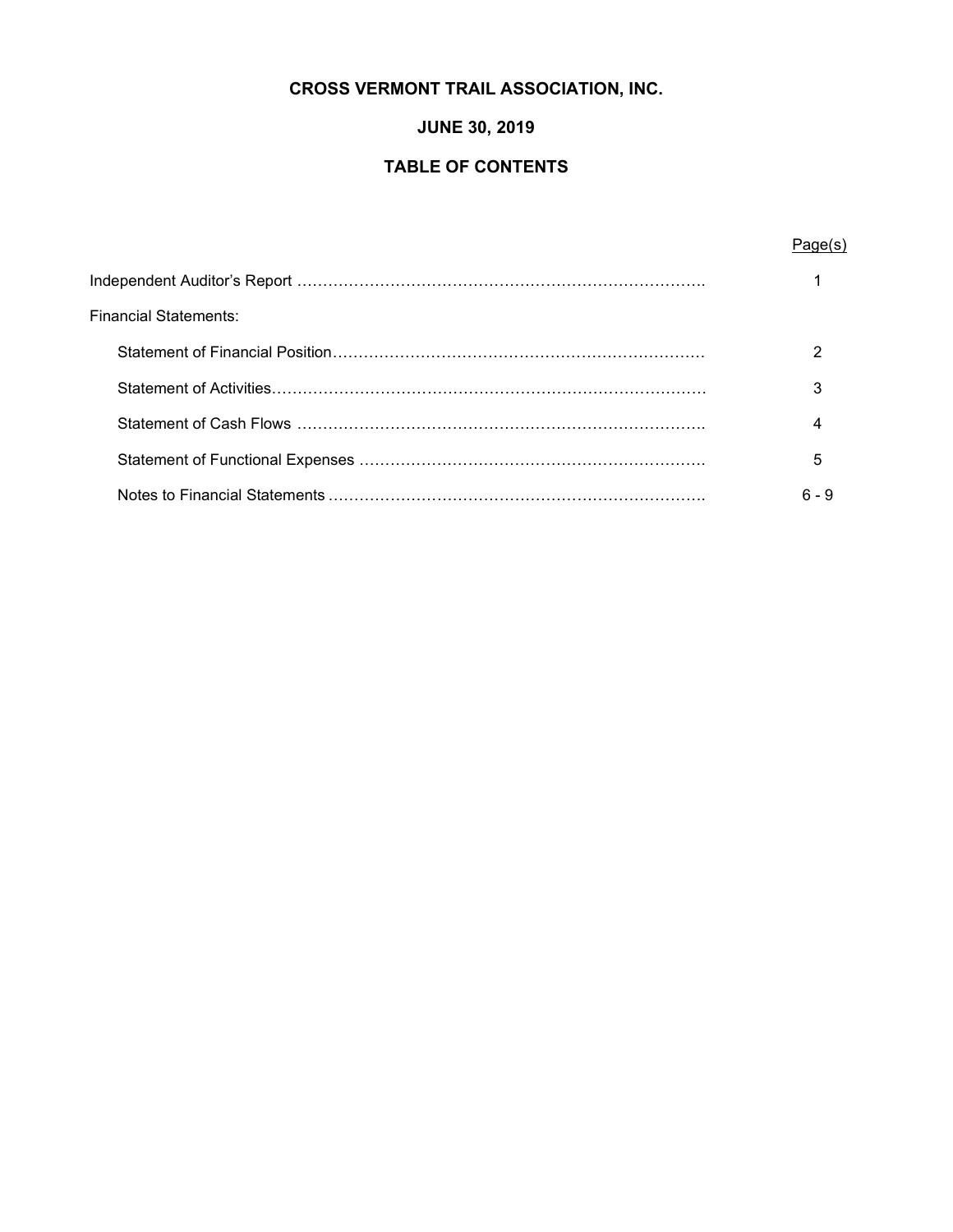# Pace & Hawley, LLC

Certified Public Accountants VT license #709

## **INDEPENDENT AUDITOR'S REPORT**

The Board of Directors of Cross Vermont Trail Association, Inc.

We have audited the accompanying financial statements of Cross Vermont Trail Association, Inc. (a non-profit organization), which comprise the statement of financial position as of June 30, 2019, and the related statements of activities and cash flows for the year then ended, and the related notes to the financial statements.

#### **Management's Responsibility for the Financial Statements**

Management is responsible for the preparation and fair presentation of these financial statements in accordance with accounting principles generally accepted in the United States of America; this includes the design, implementation, and maintenance of internal control relevant to the preparation and fair presentation of financial statements that are free from material misstatement, whether due to fraud or error.

#### **Auditor's Responsibility**

Our responsibility is to express an opinion on these financial statements based on our audit. We conducted our audit in accordance with auditing standards generally accepted in the United States of America. Those standards require that we plan and perform the audit to obtain reasonable assurance about whether the financial statements are free from material misstatement.

An audit involves performing procedures to obtain audit evidence about the amounts and disclosures in the financial statements. The procedures selected depend on the auditor's judgment, including the assessment of the risks of material misstatement of the financial statements, whether due to fraud or error. In making those risk assessments, the auditor considers internal control relevant to the entity's preparation and fair presentation of the financial statements in order to design audit procedures that are appropriate in the circumstances, but not for the purpose of expressing an opinion on the effectiveness of the entity's internal control. Accordingly, we express no such opinion. An audit also includes evaluating the appropriateness of accounting policies used and the reasonableness of significant accounting estimates made by management, as well as evaluating the overall presentation of the financial statements.

We believe that the audit evidence we have obtained is sufficient and appropriate to provide a basis for our audit opinion.

#### **Opinion**

In our opinion, the financial statements referred to above present fairly, in all material respects, the financial position of Cross Vermont Trail Association, Inc. as of June 30, 2019, and the changes in its net assets and its cash flows for the year then ended in accordance with accounting principles generally accepted in the United States of America.

**Pace & Hawley, LLC** 

Berlin, VT February 19, 2020

> Robert Pace, CPA, - Nathan Hawley, CPA P.O. Box 603 - Montpelier, VT 05601 TEL (802) 461-2587 - FAX (802) 476-5791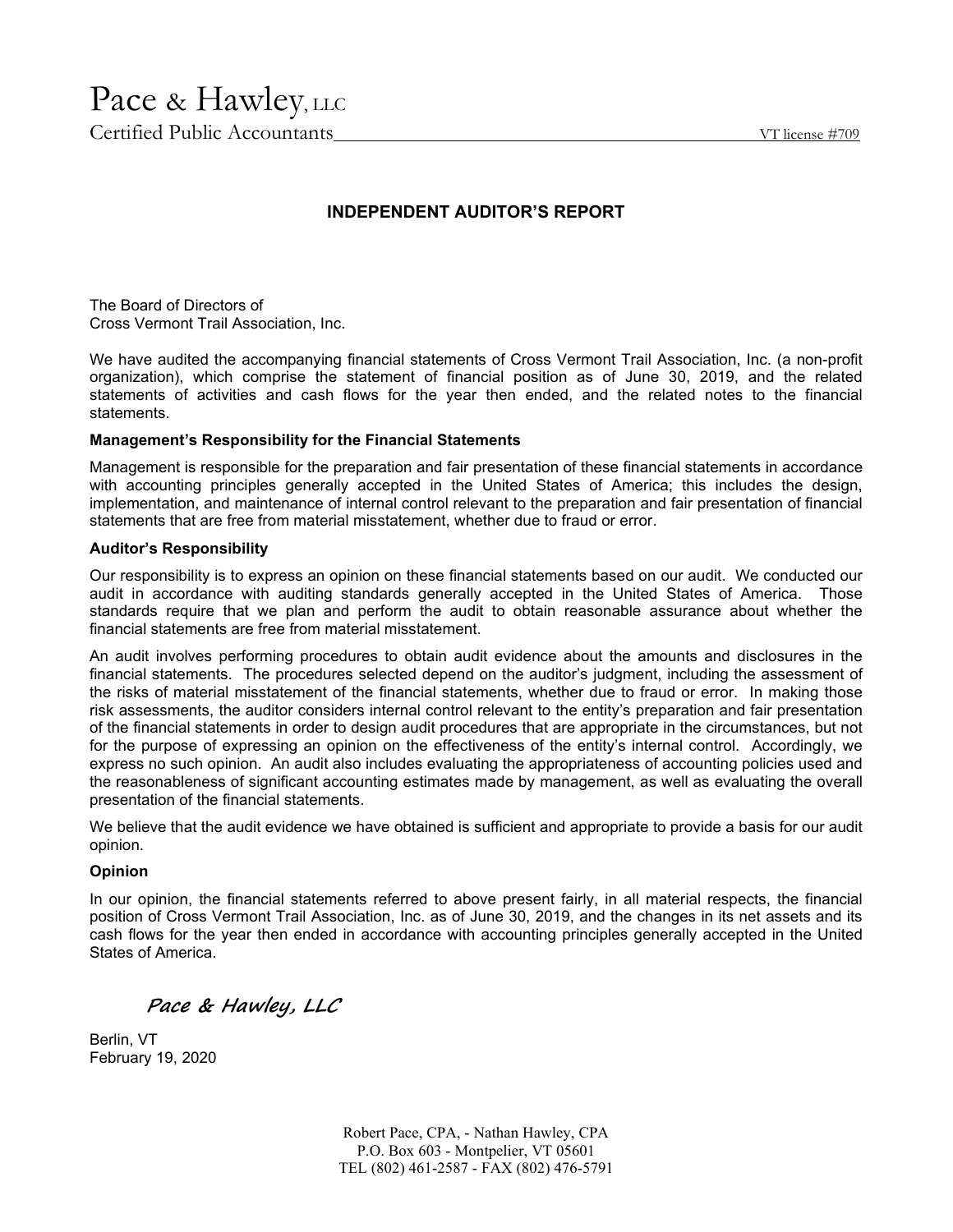## **CROSS VERMONT TRAIL ASSOCIATION, INC. Statement of Financial Position June 30, 2019**

| <b>Assets</b>                         |               |
|---------------------------------------|---------------|
| Cash                                  | \$<br>204,455 |
| Contributions and grants receivable   | 21,000        |
| Prepaid expenses                      | 1,586         |
| Land                                  | 10,000        |
| Other assets                          | 50            |
| Cash restricted long-term stewardship | 9,835         |
| Total assets                          | \$<br>246,926 |
| Liabilities and net assets            |               |
| Accounts payable                      | \$<br>3,439   |
| Accrued wages and payroll taxes       | 1,276         |
| Refundable advances                   | 5,000         |
| <b>Total liabilities</b>              | 9,715         |
| Net assets:                           |               |
| Net assets without donor restrictions | 40,957        |
| Net assets with donor restrictions    | 196,254       |
| Total net assets                      | 237,211       |
| Total liabilities and net assets      | \$<br>246,926 |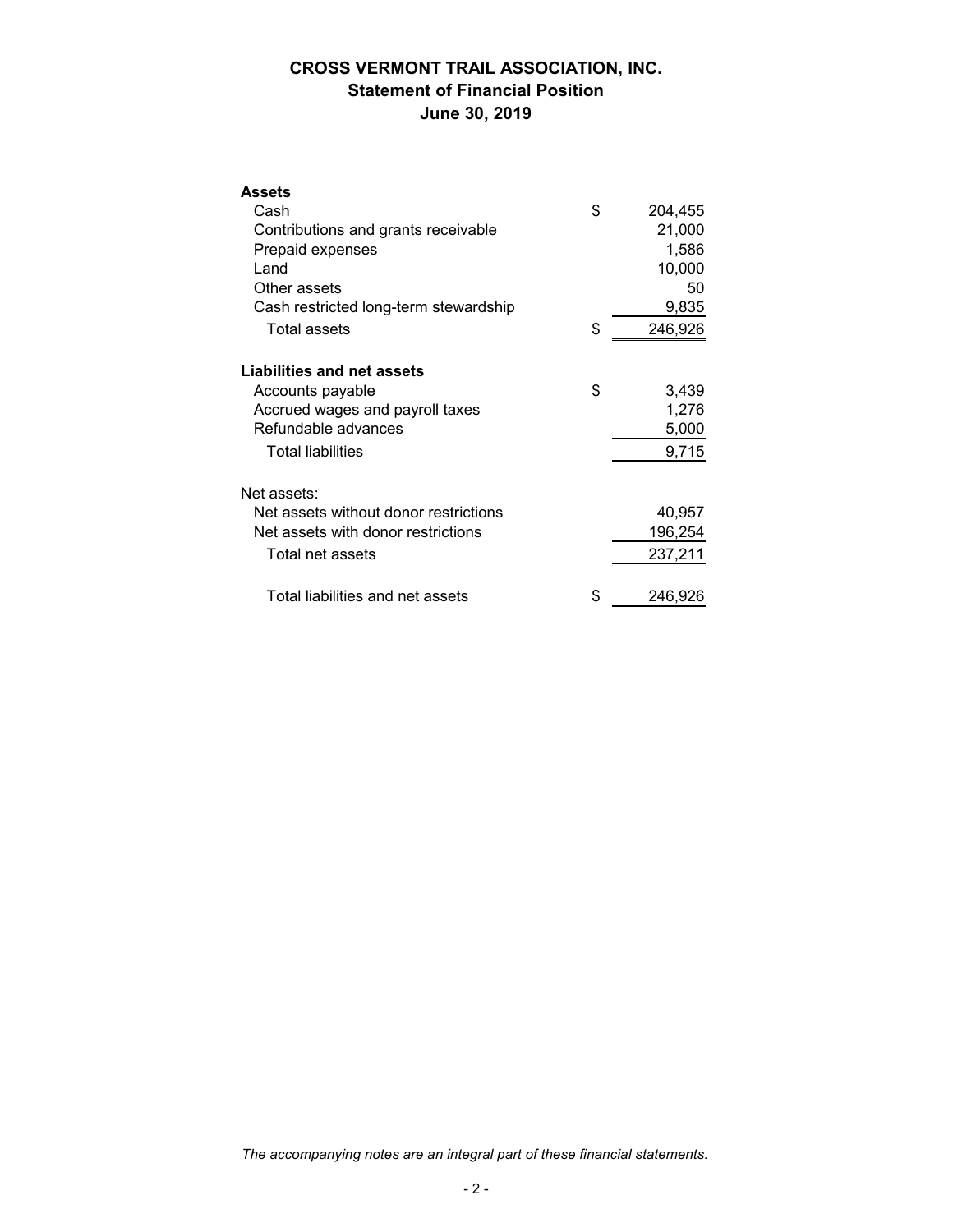## **CROSS VERMONT TRAIL ASSOCIATION, INC. Statement of Activities For the Year Ended June 30, 2019**

|                                       | <b>Net Assets</b>    | <b>Net Assets</b> |     |         |
|---------------------------------------|----------------------|-------------------|-----|---------|
|                                       | <b>Without Donor</b> | <b>With Donor</b> |     |         |
|                                       | Restrictions         | Restrictions      |     | Totals  |
| <b>Revenues</b>                       |                      |                   |     |         |
| Contributions                         | \$<br>20,129         | \$<br>25,495      | -\$ | 45,624  |
| Grants                                | 17,000               | 34,201            |     | 51,201  |
| Program and event income              | 2,805                |                   |     | 2,805   |
| Less: cost of sales                   | (1,678)              |                   |     | (1,678) |
| Contributions in-kind                 | 675                  |                   |     | 675     |
| Interest                              | 6                    | 315               |     | 321     |
| Total revenue                         | 38,937               | 60,011            |     | 98,948  |
| Net assets released from restrictions |                      |                   |     |         |
| Satisfaction of program restrictions  | 34,801               | (34,801)          |     |         |
| <b>Expenses</b>                       |                      |                   |     |         |
| Program services:                     |                      |                   |     |         |
| <b>Trail activities</b>               | 60,814               |                   |     | 60,814  |
| Supporting activities:                |                      |                   |     |         |
| Management and general                | 10,724               |                   |     | 10,724  |
| Fundraising                           | 2,061                |                   |     | 2,061   |
| Total supporting activities           | 12,785               |                   |     | 12,785  |
| <b>Total expenses</b>                 | 73,599               |                   |     | 73,599  |
| Change in net assets                  | 139                  | 25,210            |     | 25,349  |
| Net assets, beginning of year         | 40,818               | 171,044           |     | 211,862 |
| Net assets, end of year               | \$<br>40,957         | \$<br>196,254     | \$  | 237,211 |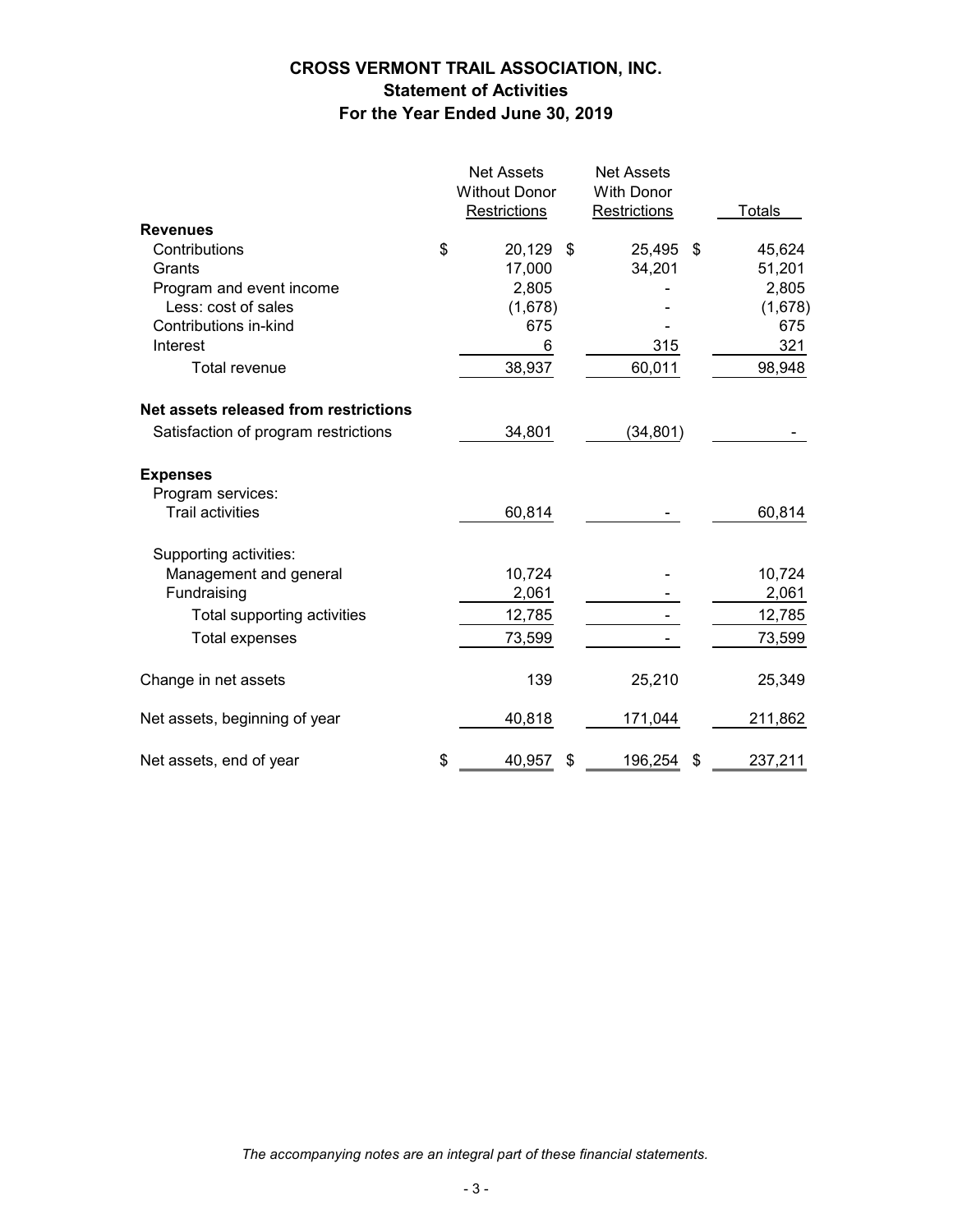## **CROSS VERMONT TRAIL ASSOCIATION, INC. Statement of Cash Flows For the Year Ended June 30, 2019**

| Cash flows from operating activities             |               |
|--------------------------------------------------|---------------|
| Change in net assets                             | \$<br>25,349  |
| Adjustments to reconcile change in net assets to |               |
| net cash provided by operating activities:       |               |
| (Increase) decrease in contributions receivable  | 23,839        |
| (Increase) decrease in prepaid expenses          | 31            |
| (Increase) decrease in other assets              | 234           |
| Increase (decrease) in accounts payable          | (21, 451)     |
| Increase (decrease) in accrued payroll and taxes | (162)         |
| Increase (decrease) in refundable advances       | (2,300)       |
| Net cash provided by operating activities        | 25,540        |
|                                                  |               |
| Cash flows from financing activities             |               |
| Principal payments on note payable               | (3, 475)      |
|                                                  |               |
| Net increase in cash                             | 22,065        |
| Cash, beginning of year                          | 182,390       |
| Cash restricted long-term, beginning of year     | 9,835         |
|                                                  |               |
| Total cash, beginning of year                    | 192,225       |
| Cash, end of year                                | 204,455       |
| Cash restricted long-term, end of year           | 9,835         |
| Total cash, end of year                          | \$<br>214,290 |
|                                                  |               |
| Supplemental disclosure of cash flow information |               |
| Cash paid during the year for interest           | \$<br>186     |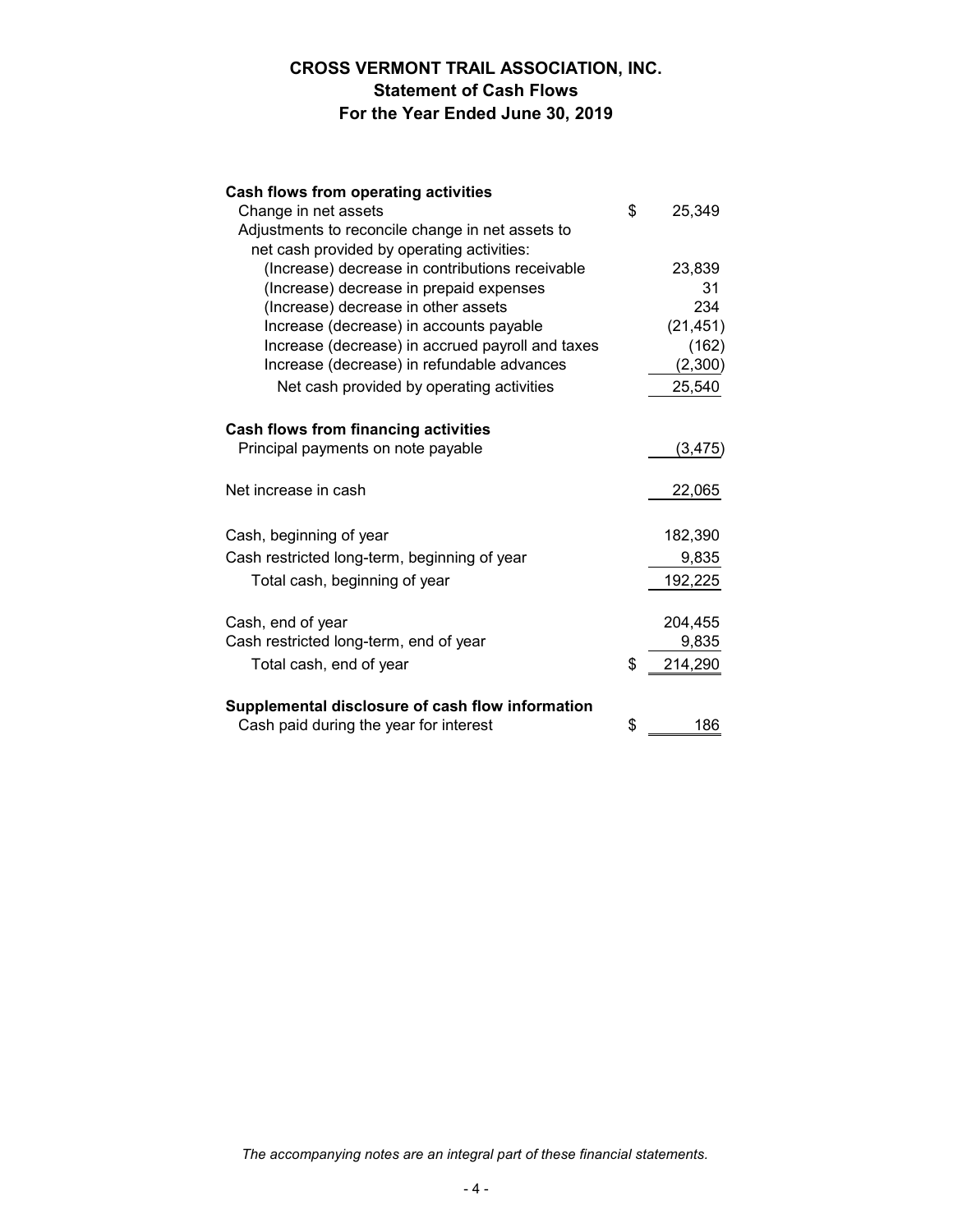## **CROSS VERMONT TRAIL ASSOCIATION, INC. Statement of Functional Expenses For the Year Ended June 30, 2019**

|                           | Management &      |    |            |    | Total       |    |                 |
|---------------------------|-------------------|----|------------|----|-------------|----|-----------------|
|                           | Programs          |    | General    |    | Fundraising |    | <b>Expenses</b> |
| Wages and payroll taxes   | \$<br>$13,133$ \$ |    | $1,077$ \$ |    | 861         | S  | 15,071          |
| Advertising               |                   |    |            |    | 85          |    | 85              |
| Professional and          |                   |    |            |    |             |    |                 |
| technical services        | 14,449            |    | 5,412      |    | 564         |    | 20,425          |
| Project contractor        | 19,554            |    |            |    |             |    | 19,554          |
| Insurance                 |                   |    | 1,699      |    |             |    | 1,699           |
| Telephone                 |                   |    | 107        |    |             |    | 107             |
| Postage                   |                   |    | 175        |    | 364         |    | 539             |
| Member dues               |                   |    | 733        |    |             |    | 733             |
| Printing and publications |                   |    |            |    | 187         |    | 187             |
| Supplies & materials      | 12,419            |    | 20         |    |             |    | 12,439          |
| <b>Bank fees</b>          |                   |    | 118        |    |             |    | 118             |
| Facility                  |                   |    | 1,113      |    |             |    | 1,113           |
| Interest                  |                   |    | 186        |    |             |    | 186             |
| Other                     | 1,259             |    | 84         |    |             |    | 1,343           |
|                           | \$<br>60,814      | \$ | 10,724     | \$ | 2,061       | \$ | 73,599          |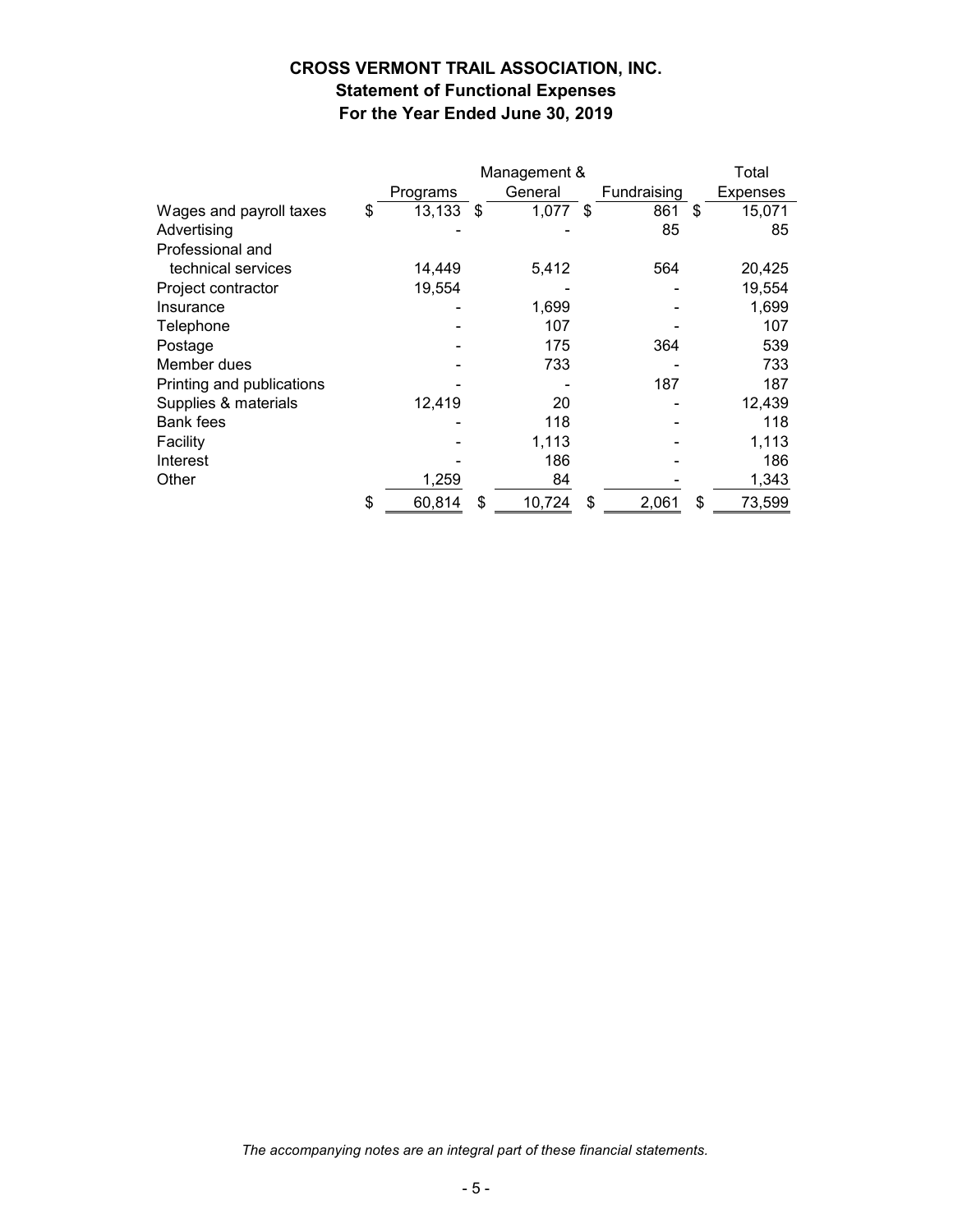#### **1. Summary of significant accounting policies**

Cross Vermont Trail Association, Inc. (the Organization) is a non-profit organization established to assist municipalities, recreation groups, and landowners in the creation and management of a four-season, multiuse trail across the state of Vermont for public recreation, alternative transportation, and awareness of our natural and cultural heritage. The Organization is governed by a Board of Directors with an administrative office located in Montpelier, Vermont. The Organization is supported primarily through grants and contributions.

- A. Reporting entity The Organization is classified as a non-profit organization as described in Section 501(c)(3) of the Internal Revenue Code and is exempt from United States federal and state income taxes. Contributions to the Organization are deductible as allowed under Section 170(b)(1)(A)(vi) of the Code.
- B. Financial statement presentation The Organization presents its financial statements in accordance with accounting principles generally accepted in the United States of America as promulgated by the Financial Accounting Standards Board (FASB) in its Accounting Standards Codification (ASC) No 958, Not-for-Profit Entities, section 205, *Presentation of Financial Statements of Not-for-Profit Organizations*. Under section 205, the Organization is required to report information regarding its financial position and activities according to two classes of net assets: with donor restrictions and without donor restrictions. When a restriction expires (that is, when a stipulated time restriction ends, or purpose restriction is accomplished), net assets with donor restrictions are reclassified to net assets without donor restrictions and reported in the statement of activities as net assets released from restrictions. Contributions with donor restrictions whose restrictions are met in the same period are shown as contributions with donor restrictions.
- C. Basis of accounting -The financial statements of the Organization have been prepared on the accrual basis of accounting and accordingly reflect all significant receivables, payables, and other liabilities.
- D. Use of estimates The preparation of financial statements requires management to make estimates and assumptions that affect certain reported amounts and disclosures. Accordingly, actual results could differ from those estimates.
- E. Cash Cash includes demand deposits, money market funds and certificates of deposit which have no potential loss of principal. Cash, for purposes of the statement of cash flows, includes cash restricted for long-term purposes.
- F. Property and equipment Property and equipment in excess of \$5,000 are capitalized at cost when purchased or estimated fair market value, if received by donation or acquired under a capital lease agreement. Donations of property and equipment are recorded as unrestricted support unless the donor has restricted the donated asset to a specific purpose. Depreciation and amortization are computed using the straight-line method over the assets estimated useful lives.
- G. Income taxes The Organization has received a determination letter from the Internal Revenue Service stating that it qualifies for tax-exempt status under Section 501(c)(3) of the Internal Revenue Code for its exempt function income and is classified as a publicly supported organization under Section 509(a)(1). Contributions to the Organization qualify for the charitable contribution deduction under Internal Revenue Code Section  $170(b)(1)(A)(vi)$ . In addition, the Organization is not subject to state income taxes on its exempt function income. The Organization has adopted the provisions of Financial Accounting Standards Board's – Accounting for Uncertain Income Tax Positions (FASB ASC 740-10) as it might apply to the Organizations' financial transactions. The Organization believes that it has appropriate support for any tax positions taken, and as such, does not have any uncertain tax positions that are material to the financial statements. The years 2019, 2018, and 2017 are open for possible examination by the Internal Revenue Service.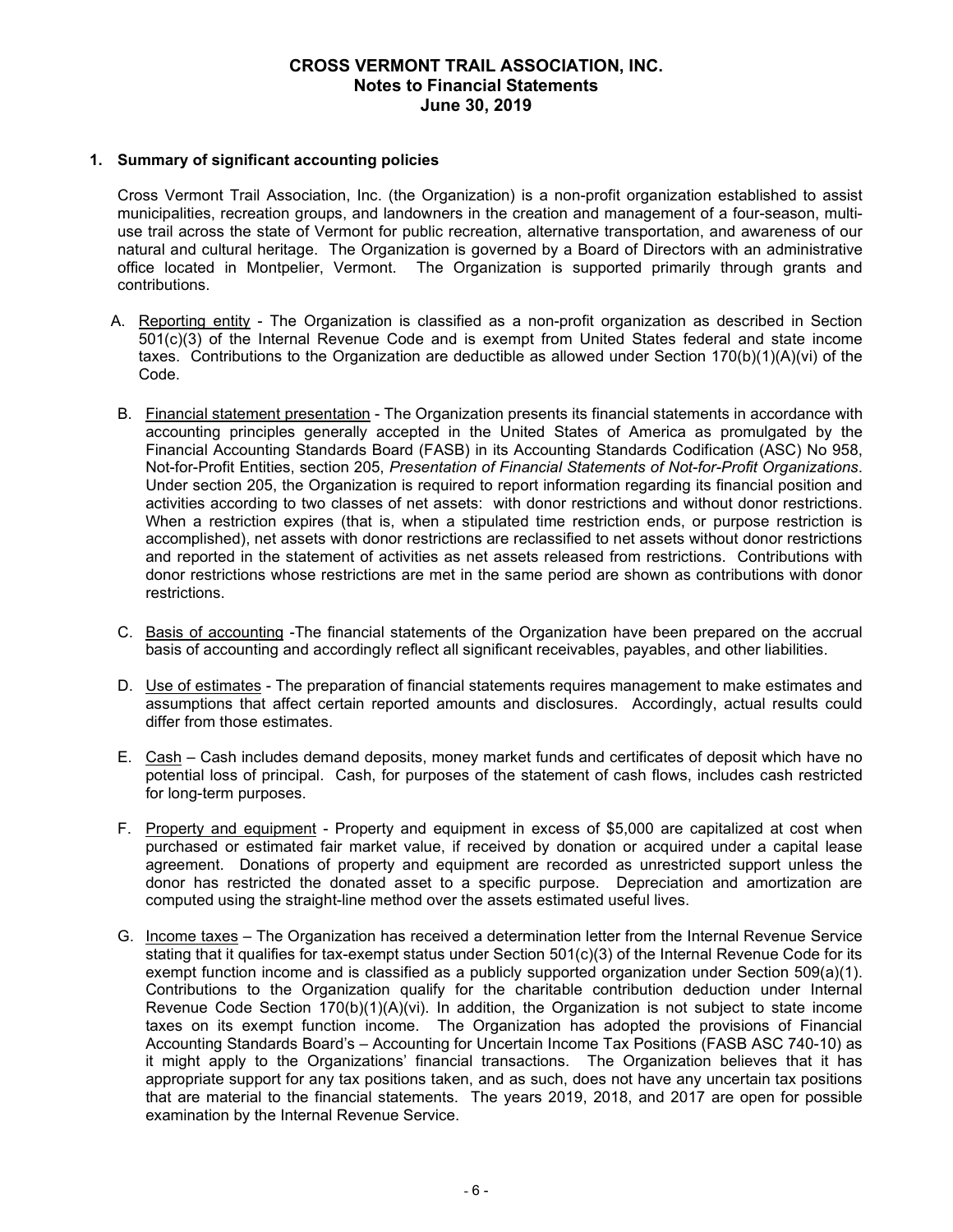#### **1. Summary of significant accounting policies (continued)**

- H. Advertising The Organization's policy is to expense advertising costs as incurred. The Organization has recorded \$85 in advertising expense for the year ended June 30, 2019.
- I. Contributions and grants receivable Contributions and grants receivable reflect unconditional promises to give that are recognized as revenue when the promise is received or, if conditional, upon satisfaction of the condition. The Organization believes that these receivables will be collected in full; accordingly, these statements do not contain a provision for uncollectible accounts.
- J. Refundable advances The Organization records conditional grant awards and contributions received in advance of fulfillment of conditions as refundable advances. Amounts in the refundable advance account are recognized as revenue upon satisfaction of the conditions.
- K. Contributions All contributions are considered to be available for unrestricted use unless specifically restricted by the donor. Amounts received that are designated for future periods or are restricted by the donor for specific purposes are reported as net assets with donor restrictions. Unconditional promises to give, which do not state a due date, are presumed to be time-restricted by the donor and consequently are reported as net assets with donor restrictions.
- L. Conservation lands Conservation land is real property with significant ecological and recreational value. These properties are either managed in an effort to protect the natural environment or transferred to other organizations who will manage the lands in a similar fashion. The Organization records land at cost if purchased or at fair value at the date of acquisition, if all or part of the land was received as a donation.
- M. Conservation easements Easements acquired by the Organization are conservation easements and represent numerous restrictions over the use and development of land not owned by the Organization. Since these easements have no marketable value, and therefore no future economic benefit, they are not recorded as assets on the statement of financial position. All easements acquired by purchase are expensed in the statement of financial position. In all cases, the Organization monitors activities on the land and enforces restrictions.
- N. Functional expenses The financial statements report certain categories of expenses that are attributable to more than one program or supporting function. Therefore, these expenses require allocation on a reasonable basis that is consistently applied. The expenses that are allocated include postage, which is allocated based on the estimated anticipated use.
- O. New accounting standards implemented The Organization has implemented ASU 2016-14, *Not-for-Profit Entities*, for the year ended June 30, 2019. The impact on these financial statements is to report net asset classifications in two categories; with and without donor restrictions and include notes about the Organization's liquidity, financial performance and cash flows. The Organization has implemented ASU 2016-08, *Statement of Cash Flows: Restricted Cash*, for the year ended June 30, 2019. The impact on these financial statements is to include restricted cash when reconciling the beginning of year and end of year periods.
- P. Change in accounting principles The Organization has changed its policy to report contributions with donor restrictions whose restrictions are met in the same period within the net assets with donor restrictions column of the statement of activities. Previously these contributions were reported as net assets without donor restriction. The effect on the financial statements is how the statement of activities is presented for the year ended June 30, 2019. Beginning net assets are not affected by this change.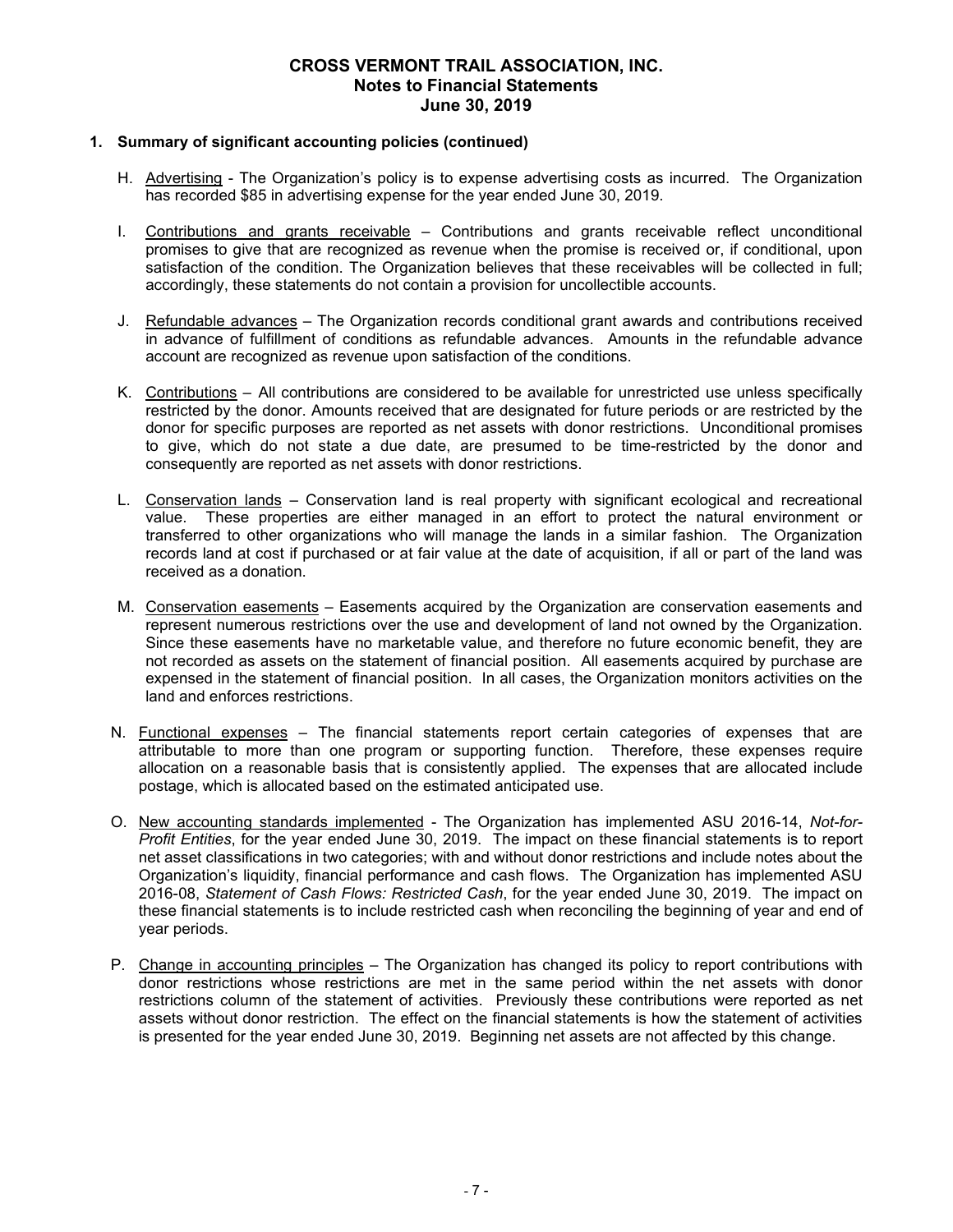#### **2. Stewardship fund**

The Organization maintains and manages a stewardship fund to provide income for meeting the Organization's stewardship responsibilities as well as to cover legal costs associated with the enforcement of easement violations. Investment earnings from assets held in the stewardship fund are required to be used solely to support the CVTA easement stewardship program. The original principal amount in the stewardship fund is required to remain intact unless written approval is obtained from the funding agency, Vermont Housing and Conservation Board.

The Organization's policy is to invest the funds in an FDIC insured interest-bearing account. The Organization has adopted a policy not to withdraw any funds from the stewardship fund until it reaches \$25,000. Changes in stewardship fund net assets for the year ended June 30, 2019 were as follows:

|                            |    | With Donor<br><b>Restrictions</b> |
|----------------------------|----|-----------------------------------|
| Balance, beginning of year | \$ | 10.525                            |
| Investment return          |    | 149                               |
| Balance, end of year       | S  | 10.674                            |

#### **3. Net assets with donor restrictions**

As of June 30, 2019, net assets with donor restrictions were restricted for the following purposes:

| Subject to expenditure for specific purpose: |     | 2019    |
|----------------------------------------------|-----|---------|
| Stewardship                                  | \$. | 10.674  |
| Powerdam project                             |     | 170.530 |
| Other trail projects                         |     | 15.050  |
|                                              | \$. | 196.254 |

As of June 30, 2019, the Organization maintained a donor restricted fund, the powerdam project, for the purpose of matching federal funding for new trail construction and a bridge over the Winooski River in East Montpelier, Berlin and Barre Town.

#### **4. Contributions and grants receivable**

As of June 30, 2019, the Organization recorded contributions and grants receivable in the amount of \$21,000. The Organization anticipates collecting the entire amount of contributions and grants receivable during the year ending June 30, 2020.

#### **5. Property, plant and equipment**

Property, plant and equipment at June 30, 2019 consisted of \$10,000 in conservation land.

#### **6. Concentration of revenue**

The Organization receives a substantial amount of revenue from a limited number of grantors. Of the \$98,948 recorded as total revenue and gains for the year ending June 30, 2019, \$45,378 came from three sources, which represents 46% of total revenue and gains.